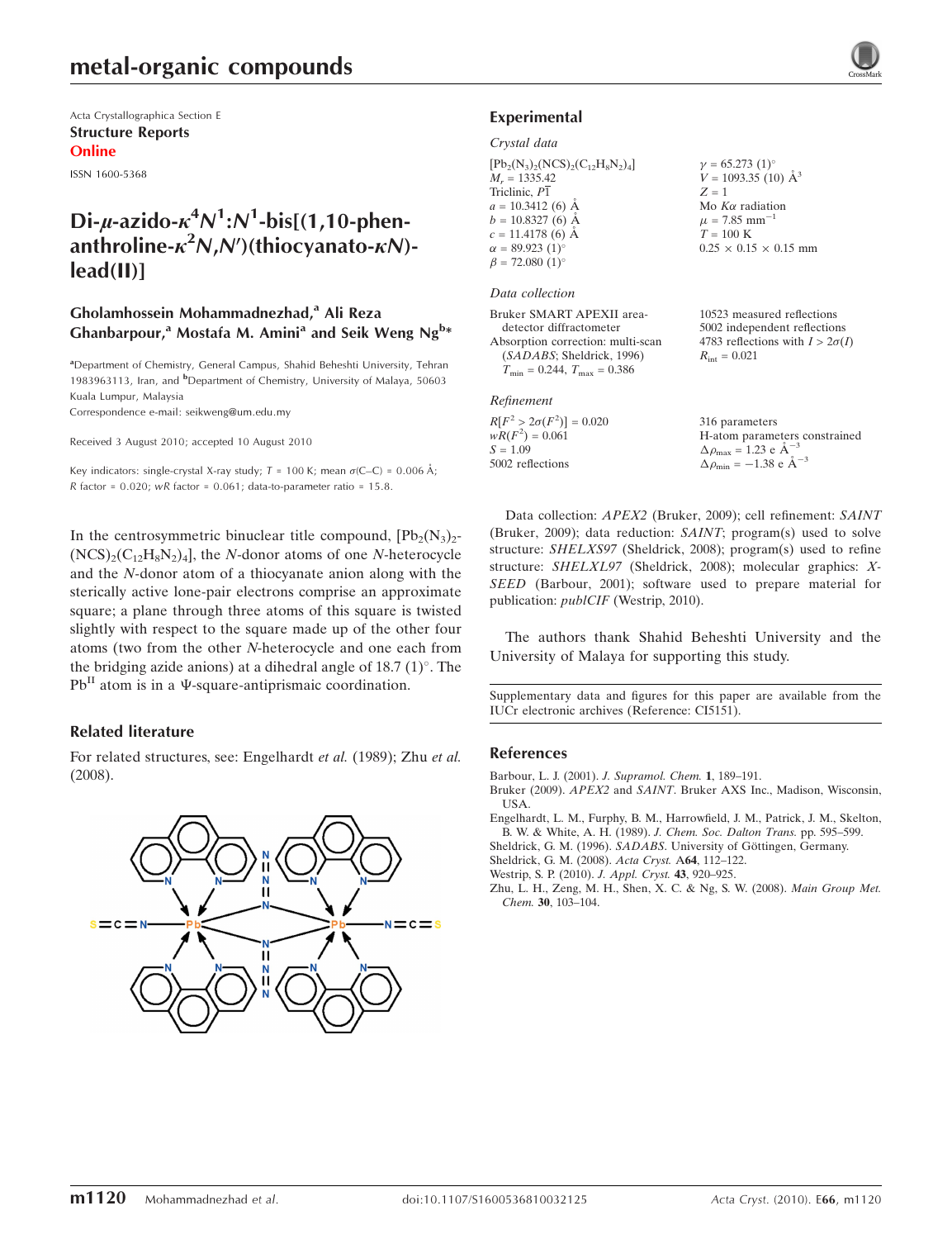# **supporting information**

### *Acta Cryst.* (2010). E**66**, m1120 [https://doi.org/10.1107/S1600536810032125]

Di- $\mu$ -azido- $\kappa^4 N^1$ : $N^1$ -bis[(1,10-phenanthroline- $\kappa^2 N$ , $N'$ )(thiocyanato- $\kappa N$ )lead(II)]

## **Gholamhossein Mohammadnezhad, Ali Reza Ghanbarpour, Mostafa M. Amini and Seik Weng Ng**

#### **S1. Comment**

Relative to the  $(1,10)$ -phenanthroline)lead(II) species, the azide counterion can function as a bridging unit through only one nitrogen atom only or through two end nitrogen atoms. In fact, an example is known in which the anion functions in both bridging modes (Zhu *et al.*, 2008). Similarly, an example is known in which the thiocyanate anion functions in dual bridging modes (Engelhardt *et al.*, 1989). The title compound (Scheme I) is a centrosymmetric dinuclear lead(II) compound having the azide and thiocyanate anions behaving only in one type of bonding interaction; the azide bridges through only one nitrogen atom but the thiocyanate anion is unidentate (Fig. 1). The nitrogen donor-atoms of one 1,10 phenanthroline ligand, the nitrogen donor-atom of a thiocyanate along with the sterically active lone-pair electrons comprise an approximate square (Fig. 2); the three atoms of this square is slightly twisted with respect to the square made up by the other four atoms (two from the other 1,10-phenanthroline and one each from the bridging azide anions) at a dihedral angle of 18.7 (1)°. Obviously, the tilt arises from the presence of the lone pair. The lead atom is displaced by 1.044 (3) Å with respect to the three-atom plane and is displaced in the opposite direction by 1.548 (1) Å with respect to the four atom plane. The geometry of the lead atom is better regarded as showing *Ψ*-square antiprismatic coordination.

#### **S2. Experimental**

Potassium thiocyanate (0.5 mmol, 0.09 g), sodium azide (0.03 g, 0.05 mmol) and 1,10-phenanthroline (2 mmol, 0.36 g) were loaded into one arm of a *U*-shaped glass tube. Lead(II) acetate (0.38 g, 1 mmol) and sodium nitrite (0.07 g, 1 mmol) were loaded into the other. Methanol was added to both arms. The ligand-containing arm was immersed in an oil bath at 333 K whereas the other arm was kept at ambient temperature. Crystals were collected after 10 days.

#### **S3. Refinement**

H atoms were placed in calculated positions  $(C-H = 0.95 \text{ Å})$  and included in the refinement in the riding model approximation, with *Uiso*(H) set to 1.2 times *U*eq(C). The final difference Fourier map had a peak and a hole in the vicinity of the lead atom.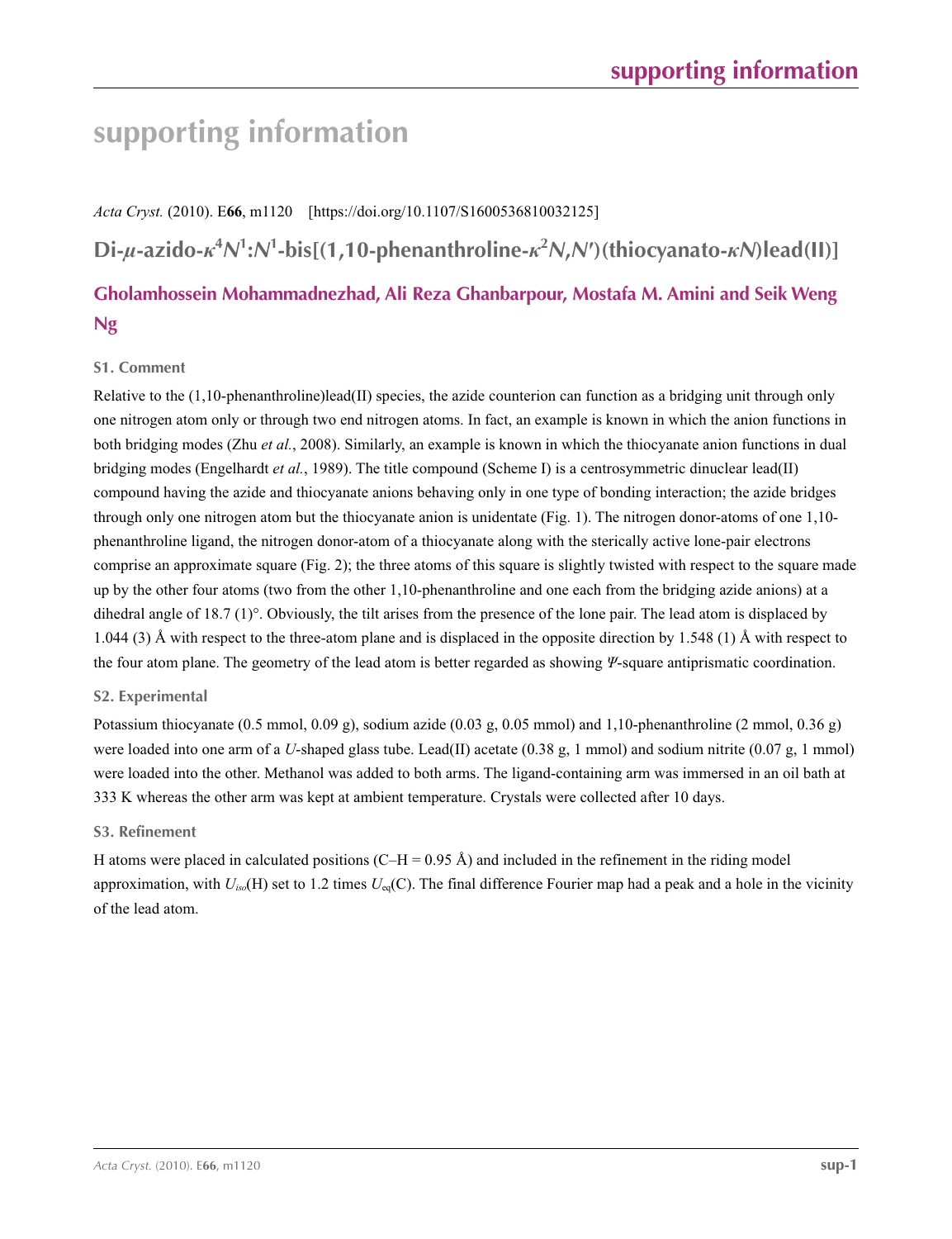

### **Figure 1**

Displacement ellipsoid plot (Barbour, 2001) of centrosymmetric  $[Pb_2(N_3)_2(NCS)_2(C_{12}H_8N_2)_4]$  at the 70% probability level. H atoms are drawn as spheres of arbitrary radius. Symmetry-related (1 - *x*, 1 - *y*, 1 - *z*) atoms are not labeled.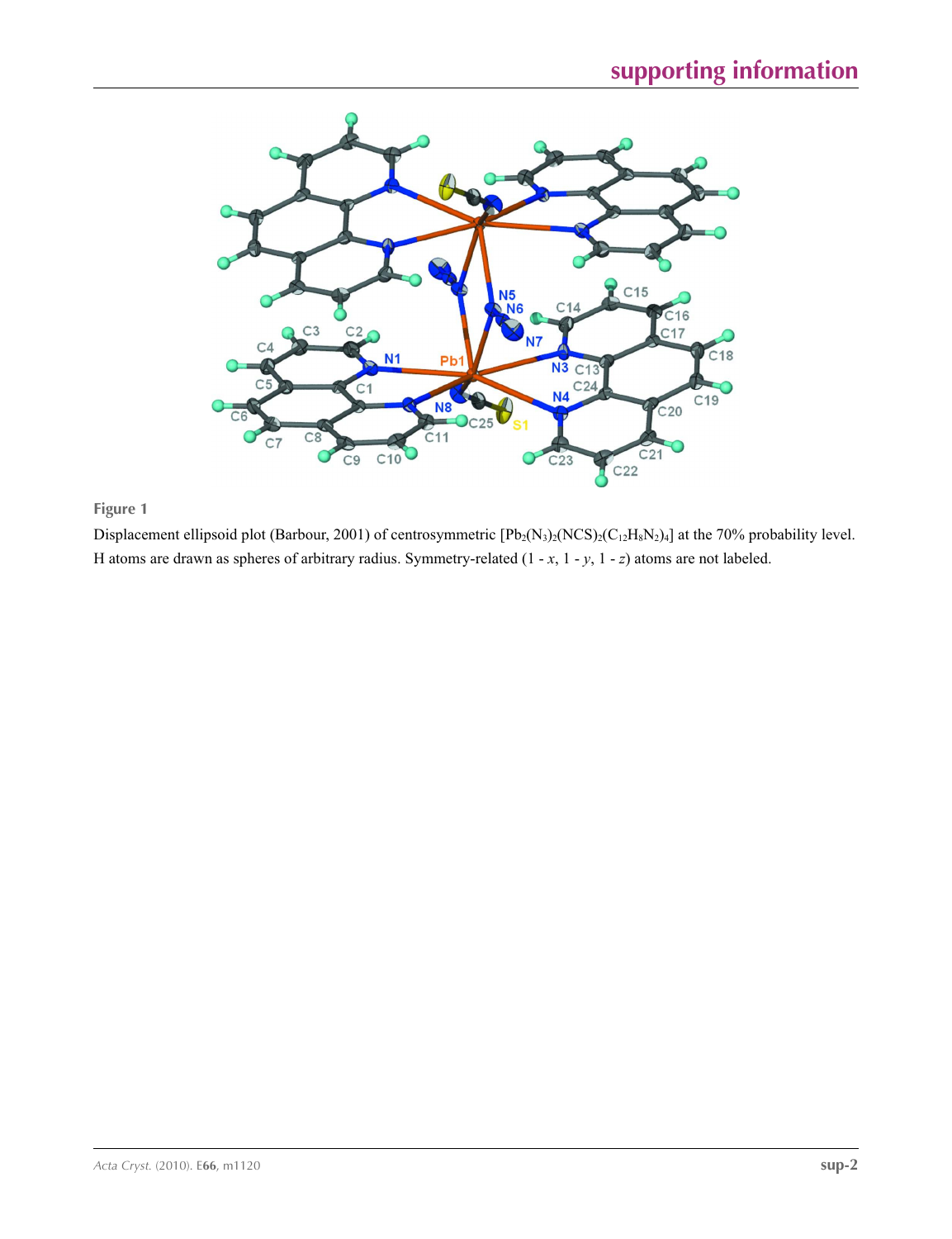

#### **Figure 2**

The square environment of the Pb atom.

Di- $\mu$ -azido- $\kappa^4 N^1$ : $N^1$ -bis[(1,10-phenanthroline- $\kappa^2 N$ , $N'$ )(thiocyanato- $\kappa N$ )lead(II)]

#### *Crystal data*

 $[Pb_2(N_3)_2(NCS)_2(C_{12}H_8N_2)_4]$  $M_r = 1335.42$ Triclinic, *P*1 Hall symbol: -P 1  $a = 10.3412$  (6) Å  $b = 10.8327(6)$  Å  $c = 11.4178(6)$  Å  $\alpha$  = 89.923 (1)<sup>o</sup>  $\beta$  = 72.080 (1)<sup>o</sup>  $\gamma$  = 65.273 (1)<sup>o</sup>  $V = 1093.35(10)$  Å<sup>3</sup>

#### *Data collection*

Bruker SMART APEXII area-detector diffractometer Radiation source: fine-focus sealed tube Graphite monochromator *ω* scans

*Z* = 1  $F(000) = 642$  $D_x = 2.034$  Mg m<sup>-3</sup> Mo *Kα* radiation,  $\lambda = 0.71073$  Å Cell parameters from 8054 reflections  $\theta$  = 2.3–28.3°  $\mu$  = 7.85 mm<sup>-1</sup>  $T = 100 \text{ K}$ Prism, colourless  $0.25 \times 0.15 \times 0.15$  mm

Absorption correction: multi-scan (*SADABS*; Sheldrick, 1996)  $T_{\text{min}} = 0.244, T_{\text{max}} = 0.386$ 10523 measured reflections 5002 independent reflections 4783 reflections with  $I > 2\sigma(I)$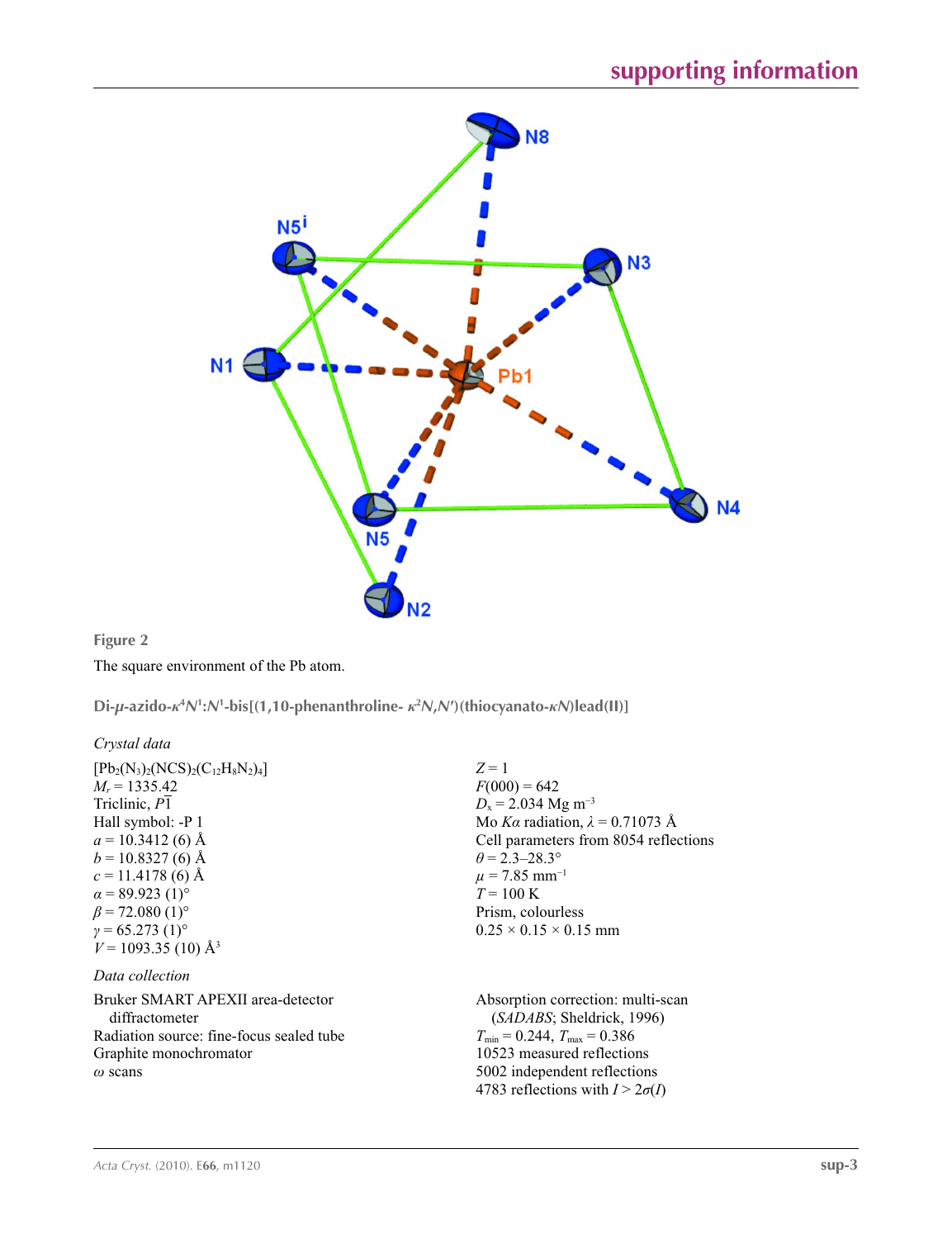| $R_{\text{int}} = 0.021$                                                | $k = -14 \rightarrow 13$ |
|-------------------------------------------------------------------------|--------------------------|
| $\theta_{\text{max}} = 27.5^{\circ}, \theta_{\text{min}} = 1.9^{\circ}$ | $l = -14 \rightarrow 14$ |
| $h = -13 \rightarrow 13$                                                |                          |

*Refinement*

Refinement on *F*<sup>2</sup> Least-squares matrix: full  $R[F^2 > 2\sigma(F^2)] = 0.020$  $wR(F^2) = 0.061$  $S = 1.09$ 5002 reflections 316 parameters 0 restraints Primary atom site location: structure-invariant direct methods Secondary atom site location: difference Fourier map Hydrogen site location: inferred from neighbouring sites H-atom parameters constrained  $w = 1/[\sigma^2 (F_o^2) + (0.041P)^2]$ where  $P = (F_0^2 + 2F_c^2)/3$  $(\Delta/\sigma)_{\text{max}} = 0.001$ Δ*ρ*max = 1.23 e Å−3  $\Delta \rho_{\text{min}} = -1.38 \text{ e } \text{\AA}^{-3}$ 

*Fractional atomic coordinates and isotropic or equivalent isotropic displacement parameters (Å2 )*

|                | $\boldsymbol{x}$ | у            | $\boldsymbol{Z}$ | $U_{\text{iso}}$ */ $U_{\text{eq}}$ |
|----------------|------------------|--------------|------------------|-------------------------------------|
| Pb1            | 0.451831(12)     | 0.668463(11) | 0.618902(10)     | 0.00916(5)                          |
| S1             | $-0.09428(10)$   | 0.84240(11)  | 0.95648(9)       | 0.0222(2)                           |
| N1             | 0.3623(3)        | 0.8343(3)    | 0.4496(3)        | 0.0121(6)                           |
| N2             | 0.6474(3)        | 0.7683(3)    | 0.4566(3)        | 0.0114(6)                           |
| N <sub>3</sub> | 0.4103(3)        | 0.4959(3)    | 0.7794(3)        | 0.0120(6)                           |
| N <sub>4</sub> | 0.6519(3)        | 0.5550(3)    | 0.7575(3)        | 0.0120(6)                           |
| N <sub>5</sub> | 0.6529(3)        | 0.4519(3)    | 0.4832(3)        | 0.0123(6)                           |
| N <sub>6</sub> | 0.7855(3)        | 0.4215(3)    | 0.4627(3)        | 0.0126(6)                           |
| N7             | 0.9113(4)        | 0.3913(3)    | 0.4423(3)        | 0.0233(7)                           |
| ${\bf N8}$     | 0.1509(3)        | 0.8079(3)    | 0.7442(3)        | 0.0192(6)                           |
| C1             | 0.4430(4)        | 0.8968(3)    | 0.3809(3)        | 0.0105(6)                           |
| C2             | 0.2277(4)        | 0.8640(4)    | 0.4419(4)        | 0.0155(7)                           |
| H2             | 0.1709           | 0.8205       | 0.4904           | $0.019*$                            |
| C <sub>3</sub> | 0.1637(4)        | 0.9559(4)    | 0.3663(3)        | 0.0142(7)                           |
| H <sub>3</sub> | 0.0672           | 0.9724       | 0.3631           | $0.017*$                            |
| C4             | 0.2422(4)        | 1.0207(4)    | 0.2979(3)        | 0.0151(7)                           |
| H <sub>4</sub> | 0.2006           | 1.0841       | 0.2468           | $0.018*$                            |
| C <sub>5</sub> | 0.3852(4)        | 0.9931(4)    | 0.3035(3)        | 0.0124(6)                           |
| C6             | 0.4768(4)        | 1.0539(3)    | 0.2299(3)        | 0.0137(7)                           |
| H <sub>6</sub> | 0.4386           | 1.1174       | 0.1775           | $0.016*$                            |
| C7             | 0.6157(4)        | 1.0224(4)    | 0.2339(3)        | 0.0135(7)                           |
| H7             | 0.6738           | 1.0641       | 0.1844           | $0.016*$                            |
| C8             | 0.6776(4)        | 0.9273(3)    | 0.3113(3)        | 0.0120(6)                           |
| C9             | 0.8244(4)        | 0.8902(4)    | 0.3146(3)        | 0.0141(7)                           |
| H9             | 0.8849           | 0.9309       | 0.2670           | $0.017*$                            |
| C10            | 0.8783(4)        | 0.7946(4)    | 0.3876(3)        | 0.0151(7)                           |
| H10            | 0.9766           | 0.7682       | 0.3915           | $0.018*$                            |
| C11            | 0.7866(4)        | 0.7369(4)    | 0.4559(3)        | 0.0138(7)                           |
| H11            | 0.8263           | 0.6703       | 0.5054           | $0.017*$                            |
| C12            | 0.5929(4)        | 0.8631(3)    | 0.3841(3)        | 0.0098(6)                           |
| C13            | 0.5152(4)        | 0.4199(4)    | 0.8317(3)        | 0.0115(6)                           |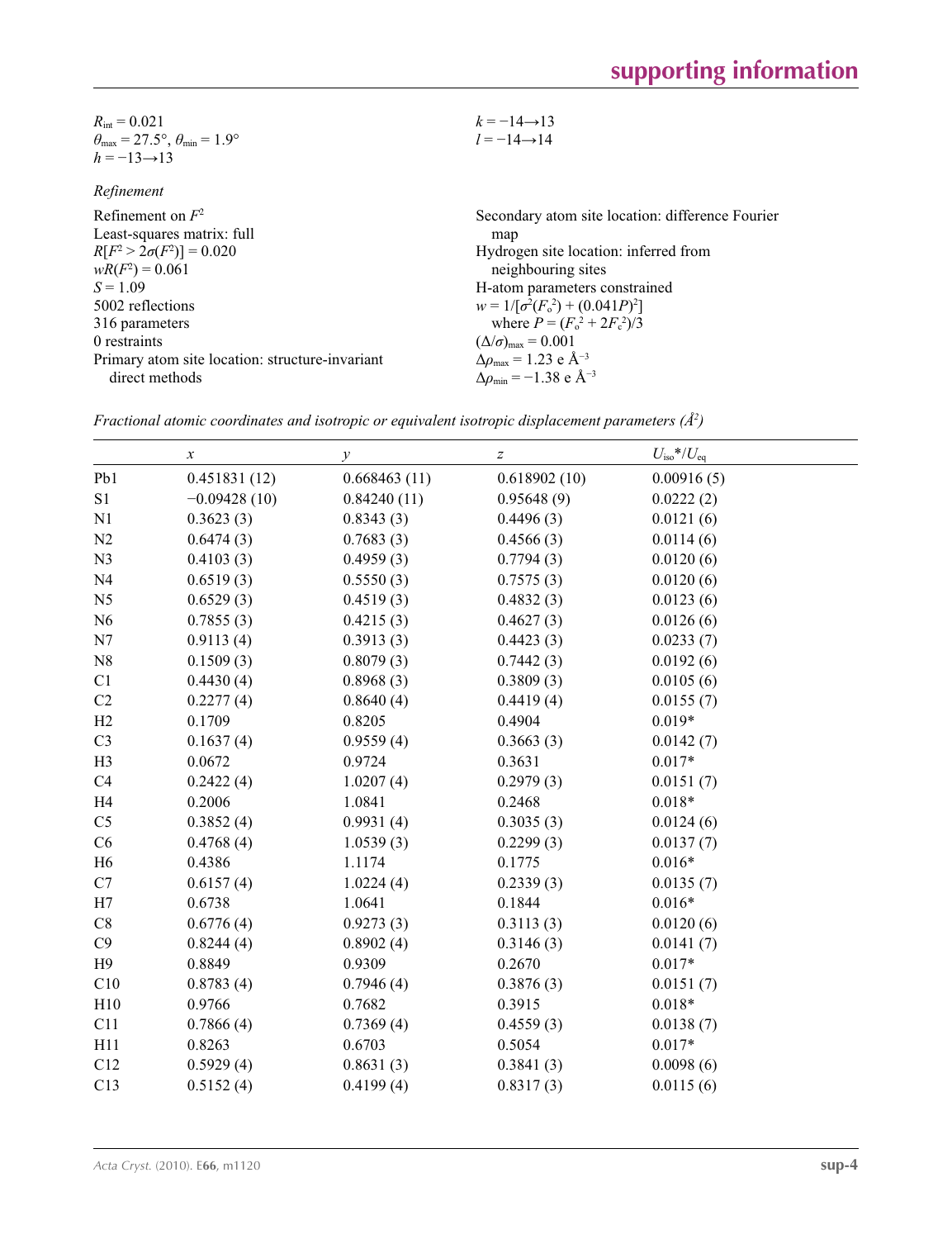| C <sub>14</sub> | 0.2921(4) | 0.4702(4) | 0.7950(3) | 0.0141(7) |  |
|-----------------|-----------|-----------|-----------|-----------|--|
| H <sub>14</sub> | 0.2183    | 0.5243    | 0.7597    | $0.017*$  |  |
| C15             | 0.2702(4) | 0.3671(4) | 0.8612(3) | 0.0133(7) |  |
| H15             | 0.1833    | 0.3527    | 0.8706    | $0.016*$  |  |
| C16             | 0.3759(4) | 0.2880(4) | 0.9118(3) | 0.0136(7) |  |
| H16             | 0.3639    | 0.2172    | 0.9563    | $0.016*$  |  |
| C17             | 0.5034(4) | 0.3128(3) | 0.8971(3) | 0.0113(6) |  |
| C18             | 0.6175(4) | 0.2330(4) | 0.9489(3) | 0.0145(7) |  |
| H <sub>18</sub> | 0.6107    | 0.1584    | 0.9898    | $0.017*$  |  |
| C19             | 0.7349(4) | 0.2629(4) | 0.9401(3) | 0.0142(7) |  |
| H <sub>19</sub> | 0.8093    | 0.2095    | 0.9752    | $0.017*$  |  |
| C <sub>20</sub> | 0.7469(4) | 0.3743(4) | 0.8785(3) | 0.0125(7) |  |
| C <sub>21</sub> | 0.8638(4) | 0.4121(4) | 0.8715(3) | 0.0145(7) |  |
| H21             | 0.9364    | 0.3640    | 0.9100    | $0.017*$  |  |
| C <sub>22</sub> | 0.8727(4) | 0.5168(4) | 0.8102(3) | 0.0150(7) |  |
| H <sub>22</sub> | 0.9505    | 0.5435    | 0.8057    | $0.018*$  |  |
| C <sub>23</sub> | 0.7647(4) | 0.5852(4) | 0.7531(3) | 0.0139(7) |  |
| H <sub>23</sub> | 0.7732    | 0.6573    | 0.7089    | $0.017*$  |  |
| C <sub>24</sub> | 0.6409(4) | 0.4512(3) | 0.8211(3) | 0.0102(6) |  |
| C <sub>25</sub> | 0.0496(4) | 0.8222(4) | 0.8327(3) | 0.0142(7) |  |
|                 |           |           |           |           |  |

### *Atomic displacement parameters (Å2 )*

|                | $U^{11}$   | $U^{22}$   | $U^{33}$   | $U^{12}$      | $U^{13}$      | $U^{23}$      |
|----------------|------------|------------|------------|---------------|---------------|---------------|
| Pb1            | 0.00832(7) | 0.01057(7) | 0.00924(8) | $-0.00546(5)$ | $-0.00197(5)$ | 0.00214(5)    |
| S <sub>1</sub> | 0.0135(4)  | 0.0343(5)  | 0.0161(5)  | $-0.0093(4)$  | $-0.0034(4)$  | 0.0113(4)     |
| N1             | 0.0106(13) | 0.0119(14) | 0.0143(14) | $-0.0061(11)$ | $-0.0032(11)$ | 0.0025(11)    |
| N2             | 0.0114(13) | 0.0113(14) | 0.0117(14) | $-0.0057(11)$ | $-0.0030(11)$ | 0.0027(11)    |
| N <sub>3</sub> | 0.0125(13) | 0.0134(14) | 0.0113(14) | $-0.0069(11)$ | $-0.0040(11)$ | 0.0053(11)    |
| N <sub>4</sub> | 0.0122(13) | 0.0137(14) | 0.0096(14) | $-0.0071(11)$ | $-0.0010(11)$ | 0.0016(11)    |
| N <sub>5</sub> | 0.0106(13) | 0.0121(14) | 0.0144(14) | $-0.0064(11)$ | $-0.0023(11)$ | 0.0008(11)    |
| N <sub>6</sub> | 0.0145(14) | 0.0113(14) | 0.0143(15) | $-0.0075(11)$ | $-0.0055(12)$ | 0.0026(11)    |
| N7             | 0.0137(15) | 0.0235(17) | 0.034(2)   | $-0.0092(13)$ | $-0.0084(14)$ | 0.0047(15)    |
| N8             | 0.0147(15) | 0.0193(16) | 0.0184(16) | $-0.0066(13)$ | $-0.0002(13)$ | 0.0012(13)    |
| C1             | 0.0117(15) | 0.0119(16) | 0.0044(14) | $-0.0051(13)$ | 0.0016(12)    | $-0.0017(12)$ |
| C <sub>2</sub> | 0.0154(16) | 0.0155(18) | 0.0184(18) | $-0.0087(14)$ | $-0.0069(14)$ | 0.0040(14)    |
| C <sub>3</sub> | 0.0108(15) | 0.0165(17) | 0.0145(17) | $-0.0050(14)$ | $-0.0047(13)$ | 0.0010(14)    |
| C4             | 0.0159(17) | 0.0148(17) | 0.0142(17) | $-0.0049(14)$ | $-0.0073(14)$ | 0.0030(14)    |
| C <sub>5</sub> | 0.0131(15) | 0.0112(16) | 0.0104(16) | $-0.0046(13)$ | $-0.0019(13)$ | $-0.0002(13)$ |
| C6             | 0.0158(16) | 0.0100(16) | 0.0118(16) | $-0.0036(13)$ | $-0.0029(13)$ | 0.0023(13)    |
| C7             | 0.0152(16) | 0.0137(16) | 0.0091(16) | $-0.0086(13)$ | 0.0021(13)    | 0.0001(13)    |
| C8             | 0.0121(15) | 0.0098(16) | 0.0107(16) | $-0.0045(13)$ | 0.0002(13)    | $-0.0021(13)$ |
| C9             | 0.0134(16) | 0.0115(16) | 0.0160(17) | $-0.0075(13)$ | $-0.0003(13)$ | $-0.0009(13)$ |
| C10            | 0.0109(15) | 0.0179(18) | 0.0142(17) | $-0.0048(14)$ | $-0.0034(13)$ | $-0.0014(14)$ |
| C11            | 0.0120(15) | 0.0138(17) | 0.0136(17) | $-0.0052(13)$ | $-0.0025(13)$ | 0.0008(13)    |
| C12            | 0.0103(15) | 0.0103(15) | 0.0057(15) | $-0.0043(12)$ | 0.0012(12)    | $-0.0007(12)$ |
| C13            | 0.0110(15) | 0.0127(16) | 0.0093(16) | $-0.0042(13)$ | $-0.0028(12)$ | $-0.0004(13)$ |
| C14            | 0.0138(16) | 0.0175(17) | 0.0138(17) | $-0.0080(14)$ | $-0.0068(13)$ | 0.0038(14)    |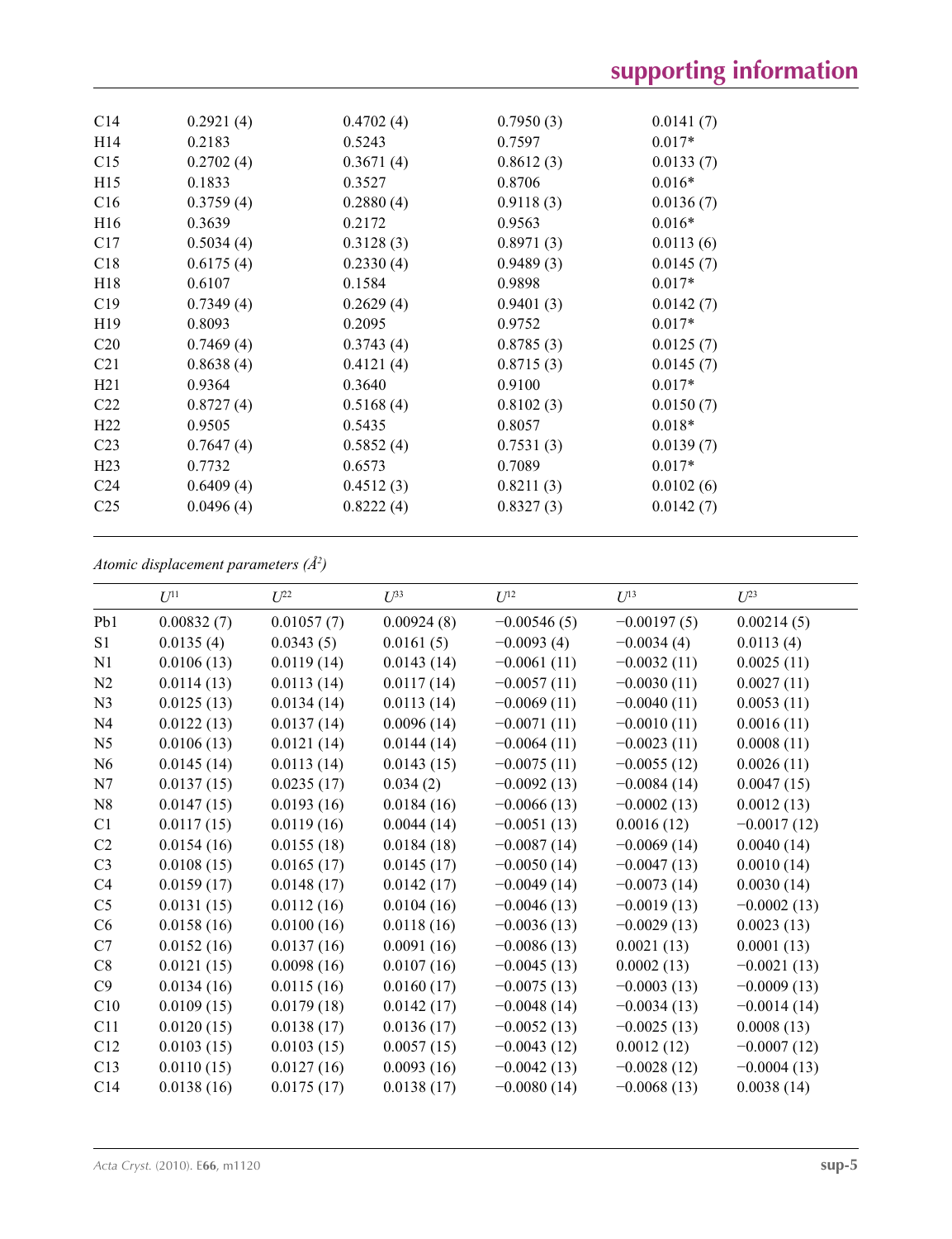## **supporting information**

| C15             | 0.0120(15) | 0.0181(17) | 0.0114(16) | $-0.0108(14)$ | 0.0001(13)    | $-0.0003(13)$ |  |
|-----------------|------------|------------|------------|---------------|---------------|---------------|--|
| C <sub>16</sub> | 0.0159(16) | 0.0131(16) | 0.0075(16) | $-0.0069(14)$ | 0.0023(13)    | $-0.0009(13)$ |  |
| C17             | 0.0136(15) | 0.0105(16) | 0.0053(15) | $-0.0039(13)$ | 0.0006(12)    | $-0.0022(12)$ |  |
| C18             | 0.0161(16) | 0.0130(17) | 0.0112(16) | $-0.0047(14)$ | $-0.0031(13)$ | 0.0037(13)    |  |
| C19             | 0.0140(16) | 0.0143(17) | 0.0125(16) | $-0.0043(13)$ | $-0.0047(13)$ | 0.0027(13)    |  |
| C <sub>20</sub> | 0.0123(16) | 0.0148(17) | 0.0069(15) | $-0.0040(13)$ | $-0.0016(13)$ | $-0.0025(13)$ |  |
| C <sub>21</sub> | 0.0120(15) | 0.0172(17) | 0.0122(16) | $-0.0039(13)$ | $-0.0050(13)$ | $-0.0004(13)$ |  |
| C22             | 0.0100(15) | 0.0227(19) | 0.0120(16) | $-0.0094(14)$ | 0.0000(13)    | $-0.0008(14)$ |  |
| C <sub>23</sub> | 0.0118(15) | 0.0165(17) | 0.0115(16) | $-0.0077(13)$ | 0.0004(13)    | 0.0006(13)    |  |
| C <sub>24</sub> | 0.0100(15) | 0.0120(16) | 0.0061(15) | $-0.0043(13)$ | $-0.0003(12)$ | $-0.0009(12)$ |  |
| C <sub>25</sub> | 0.0127(16) | 0.0134(17) | 0.0163(17) | $-0.0048(13)$ | $-0.0059(14)$ | 0.0043(13)    |  |
|                 |            |            |            |               |               |               |  |

## *Geometric parameters (Å, º)*

| $Pb1 - N5$              | 2.485(3)  | $C6 - H6$   | 0.95     |  |
|-------------------------|-----------|-------------|----------|--|
| $Pb1 - N5$              | 2.489(3)  | $C7-C8$     | 1.430(5) |  |
| $Pb1 - N3$              | 2.687(3)  | $C7 - H7$   | 0.95     |  |
| $Pb1 - N8$              | 2.711(3)  | $C8 - C12$  | 1.415(5) |  |
| $Pb1 - N1$              | 2.742(3)  | $C8-C9$     | 1.412(5) |  |
| $Pb1 - N4$              | 2.860(3)  | $C9 - C10$  | 1.370(5) |  |
| $Pb1 - N2$              | 2.865(3)  | $C9 - H9$   | 0.95     |  |
| $S1 - C25$              | 1.641(4)  | $C10-C11$   | 1.392(5) |  |
| $N1-C2$                 | 1.324(4)  | $C10 - H10$ | 0.95     |  |
| $N1 - C1$               | 1.356(4)  | $C11 - H11$ | 0.95     |  |
| $N2 - C11$              | 1.331(4)  | $C13 - C17$ | 1.407(5) |  |
| $N2 - C12$              | 1.364(4)  | $C13 - C24$ | 1.446(5) |  |
| $N3 - C14$              | 1.324(4)  | $C14 - C15$ | 1.404(5) |  |
| $N3 - C13$              | 1.364(4)  | $C14 - H14$ | 0.95     |  |
| $N4 - C23$              | 1.325(4)  | $C15 - C16$ | 1.366(5) |  |
| $N4 - C24$              | 1.363(4)  | $C15 - H15$ | 0.95     |  |
| $N5 - N6$               | 1.211(4)  | $C16 - C17$ | 1.413(5) |  |
| $N5 - Pb1$ <sup>i</sup> | 2.489(3)  | $C16 - H16$ | 0.95     |  |
| $N6 - N7$               | 1.145(4)  | $C17 - C18$ | 1.437(5) |  |
| $N8 - C25$              | 1.164(5)  | $C18 - C19$ | 1.358(5) |  |
| $C1 - C5$               | 1.423(5)  | $C18 - H18$ | 0.95     |  |
| $C1 - C12$              | 1.448(5)  | $C19 - C20$ | 1.427(5) |  |
| $C2-C3$                 | 1.404(5)  | $C19 - H19$ | 0.95     |  |
| $C2-H2$                 | 0.95      | $C20-C21$   | 1.412(5) |  |
| $C3-C4$                 | 1.359(5)  | $C20-C24$   | 1.415(5) |  |
| $C3-H3$                 | 0.95      | $C21 - C22$ | 1.353(5) |  |
| $C4 - C5$               | 1.403(5)  | $C21 - H21$ | 0.95     |  |
| $C4 - H4$               | 0.95      | $C22-C23$   | 1.405(5) |  |
| $C5-C6$                 | 1.439(5)  | $C22-H22$   | 0.95     |  |
| $C6-C7$                 | 1.347(5)  | $C23 - H23$ | 0.95     |  |
| $N5 - Pb1 - N5$         | 67.99(11) | $C6-C7-C8$  | 121.3(3) |  |
| $N5 - Pb1 - N3$         | 82.92 (9) | $C6-C7-H7$  | 119.3    |  |
| $N5^i$ -Pb1- $N3$       | 77.99(9)  | $C8-C7-H7$  | 119.3    |  |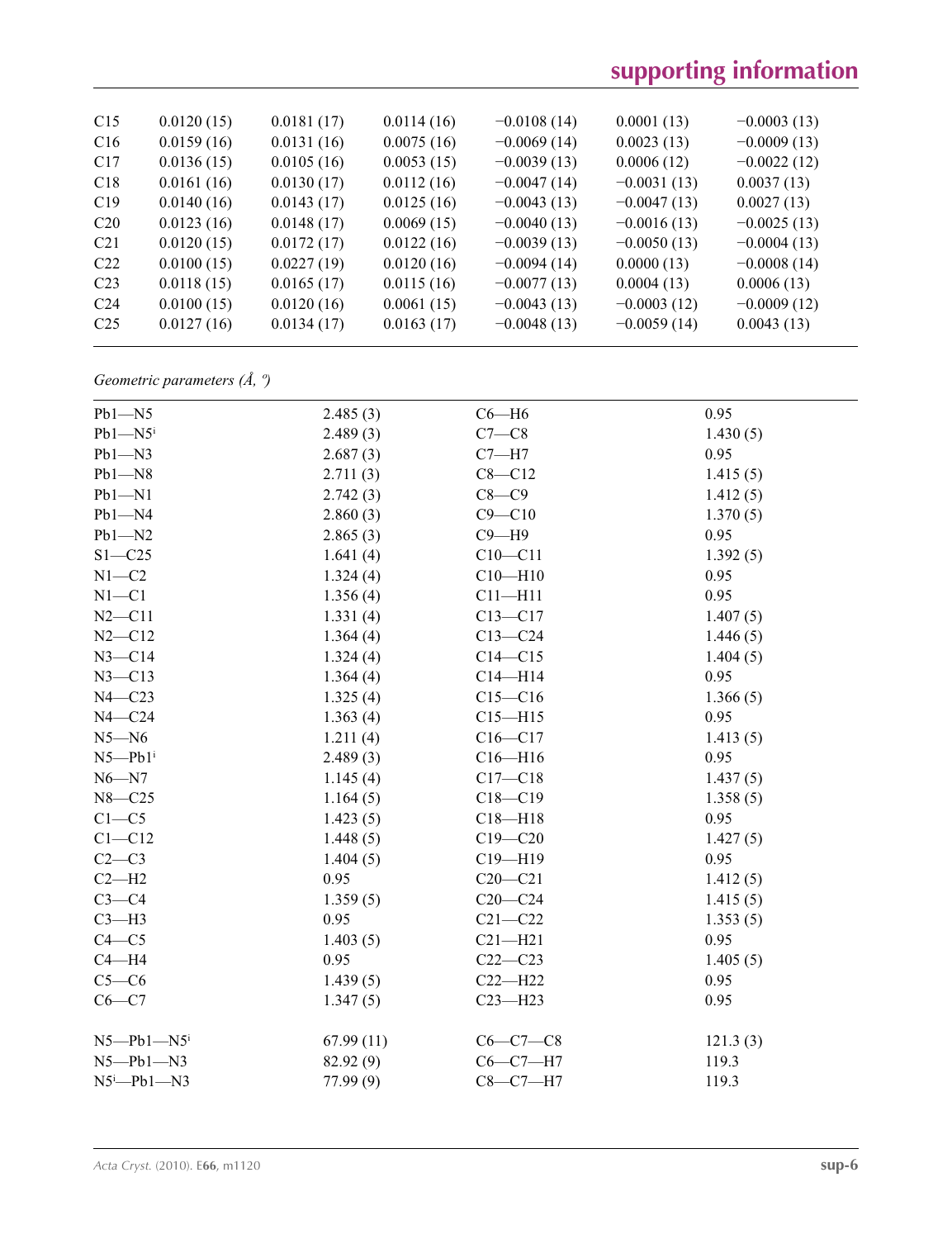| $N5 - Pb1 - N8$              | 144.35(10)  | $C12-C8-C9$       | 118.0(3) |
|------------------------------|-------------|-------------------|----------|
| $N5^i$ -Pb1- $N8$            | 78.18 (10)  | $C12-C8-C7$       | 119.8(3) |
| $N3$ -Pb1- $N8$              | 79.30 (9)   | $C9 - C8 - C7$    | 122.2(3) |
| $N5 - Pb1 - N1$              | 102.42(9)   | $C10-C9-C8$       | 118.9(3) |
| $N5^i$ -Pb1-N1               | 76.63(9)    | $C10-C9-H9$       | 120.5    |
| $N3$ -Pb1-N1                 | 149.70(8)   | $C8-C9-H9$        | 120.5    |
| $N8$ -Pb1- $N1$              | 79.54 (9)   | $C9 - C10 - C11$  | 119.0(3) |
| $N5 - Pb1 - N4$              | 76.52(9)    | $C9 - C10 - H10$  | 120.5    |
| $N5$ <sup>i</sup> —Pb1—N4    | 127.42(9)   | $C11 - C10 - H10$ | 120.5    |
| $N3$ -Pb1-N4                 | 59.80 $(8)$ | $N2 - C11 - C10$  | 124.6(3) |
| $N8$ -Pb1- $N4$              | 118.75(9)   | $N2 - C11 - H11$  | 117.7    |
| $N1 - Pb1 - N4$              | 150.49(8)   | $C10-C11-H11$     | 117.7    |
| $N5 - Pb1 - N2$              | 79.06 (9)   | $N2 - C12 - C8$   | 122.6(3) |
| $N5^i$ -Pb1- $N2$            | 116.13(9)   | $N2 - C12 - C1$   | 118.0(3) |
| $N3$ -Pb1- $N2$              | 150.03(8)   | $C8 - C12 - C1$   | 119.4(3) |
| $N8$ -Pb1- $N2$              | 127.96(9)   | $N3 - C13 - C17$  | 121.7(3) |
| $N1 - Pb1 - N2$              | 58.79 (8)   | $N3 - C13 - C24$  | 119.2(3) |
| $N4 - Pb1 - N2$              | 92.59(8)    | $C17 - C13 - C24$ | 119.0(3) |
| $C2-M1-C1$                   | 118.1(3)    | $N3 - C14 - C15$  | 123.3(3) |
| $C2-M1-Pb1$                  | 118.2(2)    | $N3 - C14 - H14$  | 118.3    |
| $Cl-M1-Pb1$                  | 123.5(2)    | $C15 - C14 - H14$ | 118.3    |
| $C11 - N2 - C12$             | 116.9(3)    | $C16 - C15 - C14$ | 118.9(3) |
| $C11 - N2 - Pb1$             | 123.4(2)    | $C16 - C15 - H15$ | 120.5    |
| $C12 - N2 - Pb1$             | 119.4(2)    | $C14 - C15 - H15$ | 120.5    |
| $C14 - N3 - C13$             | 118.5(3)    | $C15-C16-C17$     | 119.2(3) |
| $C14 - N3 - Pb1$             | 117.9(2)    | $C15-C16-H16$     | 120.4    |
| $C13 - N3 - Pb1$             | 123.0(2)    | $C17 - C16 - H16$ | 120.4    |
| $C23 - N4 - C24$             | 117.7(3)    | $C16-C17-C13$     | 118.3(3) |
| $C23 - N4 - Pb1$             | 124.6(2)    | $C16-C17-C18$     | 121.4(3) |
| $C24 - N4 - Pb1$             | 117.2(2)    | $C13 - C17 - C18$ | 120.3(3) |
| $N6 - N5 - Pb1$              | 121.1(2)    | $C19 - C18 - C17$ | 120.8(3) |
| $N6 - N5 - Pb1$ <sup>i</sup> | 126.5(2)    | $C19 - C18 - H18$ | 119.6    |
| $Pb1 - N5 - Pb1$             | 112.01(11)  | $C17 - C18 - H18$ | 119.6    |
| $N7 - N6 - N5$               | 179.1(4)    | $C18 - C19 - C20$ | 120.2(3) |
| $C25 - N8 - Pb1$             | 147.1(3)    | $C18-C19-H19$     | 119.9    |
| $N1-C1-C5$                   | 121.6(3)    | $C20-C19-H19$     | 119.9    |
| $N1 - C1 - C12$              | 119.4(3)    | $C21 - C20 - C24$ | 117.3(3) |
| $C5-C1-C12$                  | 119.0(3)    | $C21 - C20 - C19$ | 122.0(3) |
| $N1-C2-C3$                   | 123.8(3)    | $C24 - C20 - C19$ | 120.7(3) |
| $N1-C2-H2$                   | 118.1       | $C22-C21-C20$     | 120.1(3) |
| $C3-C2-H2$                   | 118.1       | $C22-C21-H21$     | 120.0    |
| $C4-C3-C2$                   | 118.9(3)    | $C20-C21-H21$     | 120.0    |
| $C4-C3-H3$                   | 120.5       | $C21 - C22 - C23$ | 118.7(3) |
| $C2-C3-H3$                   | 120.5       | $C21 - C22 - H22$ | 120.6    |
| $C3-C4-C5$                   | 119.3(3)    | $C23 - C22 - H22$ | 120.6    |
| $C3-C4-H4$                   | 120.4       | $N4 - C23 - C22$  | 123.8(3) |
| $C5-C4-H4$                   | 120.4       | $N4 - C23 - H23$  | 118.1    |
| $C4-C5-C1$                   | 118.3(3)    | $C22-C23-H23$     | 118.1    |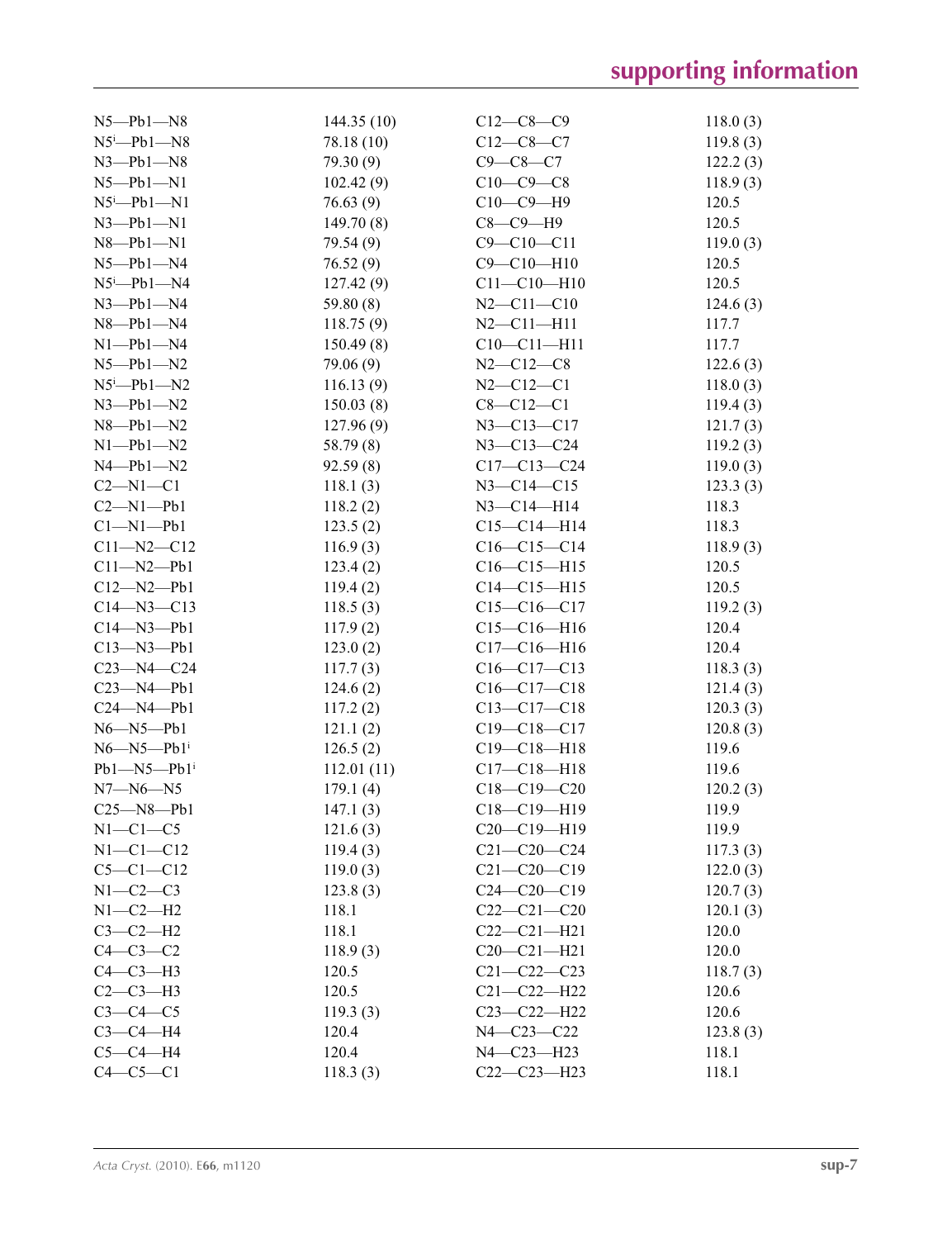# **supporting information**

| $C4-C5-C6$                      | 122.2(3)    | $N4 - C24 - C20$       | 122.4(3)    |
|---------------------------------|-------------|------------------------|-------------|
| $C1-C5-C6$                      | 119.5(3)    | $N4 - C24 - C13$       | 118.8(3)    |
| $C7-C6-C5$                      | 121.1(3)    | $C20-C24-C13$          | 118.8(3)    |
| $C7-C6-H6$                      | 119.5       | $N8 - C25 - S1$        | 179.4(3)    |
| $C5-C6-H6$                      | 119.5       |                        |             |
|                                 |             |                        |             |
| $N5$ — $Pb1$ — $N1$ — $C2$      | 109.1(3)    | $C1-M1-C2-C3$          | 0.3(5)      |
| $N5^i$ -Pb1- $N1$ -C2           | 45.6(3)     | $Pb1 - N1 - C2 - C3$   | 174.9(3)    |
| $N3 - Pb1 - N1 - C2$            | 11.8(4)     | $N1 - C2 - C3 - C4$    | $-1.1(6)$   |
| $N8 - Pb1 - N1 - C2$            | $-34.6(3)$  | $C2-C3-C4-C5$          | 0.7(5)      |
| $N4 - Pb1 - N1 - C2$            | $-166.4(2)$ | $C3 - C4 - C5 - C1$    | 0.3(5)      |
| $N2 - Pb1 - N1 - C2$            | 178.0(3)    | $C3 - C4 - C5 - C6$    | 177.5(3)    |
| $N5 - Pb1 - N1 - C1$            | $-76.6(3)$  | $N1-C1-C5-C4$          | $-1.1(5)$   |
| $N5^i$ -Pb1-N1-C1               | $-140.1(3)$ | $C12-C1-C5-C4$         | 177.6(3)    |
| $N3 - Pb1 - N1 - C1$            | $-173.9(2)$ | $N1-C1-C5-C6$          | $-178.4(3)$ |
| $N8 - Pb1 - N1 - C1$            | 139.7(3)    | $C12-C1-C5-C6$         | 0.4(5)      |
| $N4 - Pb1 - N1 - C1$            | 7.9(4)      | $C4-C5-C6-C7$          | $-177.9(3)$ |
| $N2 - Pb1 - N1 - C1$            | $-7.8(2)$   | $C1-C5-C6-C7$          | $-0.7(5)$   |
| $N5 - Pb1 - N2 - C11$           | $-67.0(3)$  | $C5-C6-C7-C8$          | 0.0(5)      |
| $N5^i$ -Pb1- $N2$ -C11          | $-125.6(3)$ | $C6-C7-C8-C12$         | 0.9(5)      |
| $N3$ — $Pb1$ — $N2$ —C11        | $-12.9(4)$  | $C6-C7-C8-C9$          | 178.4(3)    |
| $N8 - Pb1 - N2 - C11$           | 139.0(3)    | $C12-C8-C9-C10$        | $-0.1(5)$   |
| $N1 - Pb1 - N2 - C11$           | $-178.9(3)$ | $C7-C8-C9-C10$         | $-177.6(3)$ |
| $N4 - Pb1 - N2 - C11$           | 8.8(3)      | $C8-C9-C10-C11$        | 0.2(5)      |
| $N5 - Pb1 - N2 - C12$           | 119.5(2)    | $C12 - N2 - C11 - C10$ | 0.6(5)      |
| $N5^i$ -Pb1- $N2$ -C12          | 60.9(3)     | $Pb1 - N2 - C11 - C10$ | $-173.1(3)$ |
| $N3$ -Pb1- $N2$ -C12            | 173.6(2)    | $C9 - C10 - C11 - N2$  | $-0.4(6)$   |
| $N8 - Pb1 - N2 - C12$           | $-34.5(3)$  | $C11 - N2 - C12 - C8$  | $-0.5(5)$   |
| $N1 - Pb1 - N2 - C12$           | 7.6(2)      | $Pb1 - N2 - C12 - C8$  | 173.4(2)    |
| $N4 - Pb1 - N2 - C12$           | $-164.7(2)$ | $C11 - N2 - C12 - C1$  | 178.6(3)    |
| $N5 - Pb1 - N3 - C14$           | $-104.1(3)$ | $Pb1 - N2 - C12 - C1$  | $-7.5(4)$   |
| $N5^{\text{i}}$ -Pb1- $N3$ -C14 | $-35.1(3)$  | $C9 - C8 - C12 - N2$   | 0.3(5)      |
| $N8 - Pb1 - N3 - C14$           | 44.9(3)     | $C7-C8-C12-N2$         | 177.8(3)    |
| $N1 - Pb1 - N3 - C14$           | $-1.5(4)$   | $C9 - C8 - C12 - C1$   | $-178.8(3)$ |
| $N4 - Pb1 - N3 - C14$           | 177.4(3)    | $C7-C8-C12-C1$         | $-1.2(5)$   |
| $N2 - Pb1 - N3 - C14$           | $-157.3(2)$ | $N1-C1-C12-N2$         | 0.3(5)      |
| $N5 - Pb1 - N3 - C13$           | 66.6(3)     | $C5-C1-C12-N2$         | $-178.5(3)$ |
| $N5^i$ -Pb1- $N3$ -C13          | 135.5(3)    | $N1-C1-C12-C8$         | 179.4(3)    |
| $N8$ — $Pb1$ — $N3$ — $C13$     | $-144.4(3)$ | $C5-C1-C12-C8$         | 0.6(5)      |
| $N1-Pb1-N3-C13$                 | 169.2(2)    | $C14 - N3 - C13 - C17$ | 2.3(5)      |
| $N4 - Pb1 - N3 - C13$           | $-11.9(2)$  | $Pb1 - N3 - C13 - C17$ | $-168.3(2)$ |
| $N2 - Pb1 - N3 - C13$           | 13.4(4)     | $C14 - N3 - C13 - C24$ | $-176.8(3)$ |
| $N5 - Pb1 - N4 - C23$           | 93.2(3)     | Pb1-N3-C13-C24         | 12.6(4)     |
| $N5 - Pb1 - N4 - C23$           | 141.3(3)    | $C13 - N3 - C14 - C15$ | $-1.0(5)$   |
| $N3$ — $Pb1$ — $N4$ — $C23$     | $-177.2(3)$ | $Pb1 - N3 - C14 - C15$ | 170.1(3)    |
| $N8$ — $Pb1$ — $N4$ — $C23$     | $-121.5(3)$ | $N3 - C14 - C15 - C16$ | $-0.4(6)$   |
| $N1 - Pb1 - N4 - C23$           | 1.8(4)      | $C14-C15-C16-C17$      | 0.5(5)      |
| $N2 - Pb1 - N4 - C23$           | 15.1(3)     | $C15-C16-C17-C13$      | 0.8(5)      |